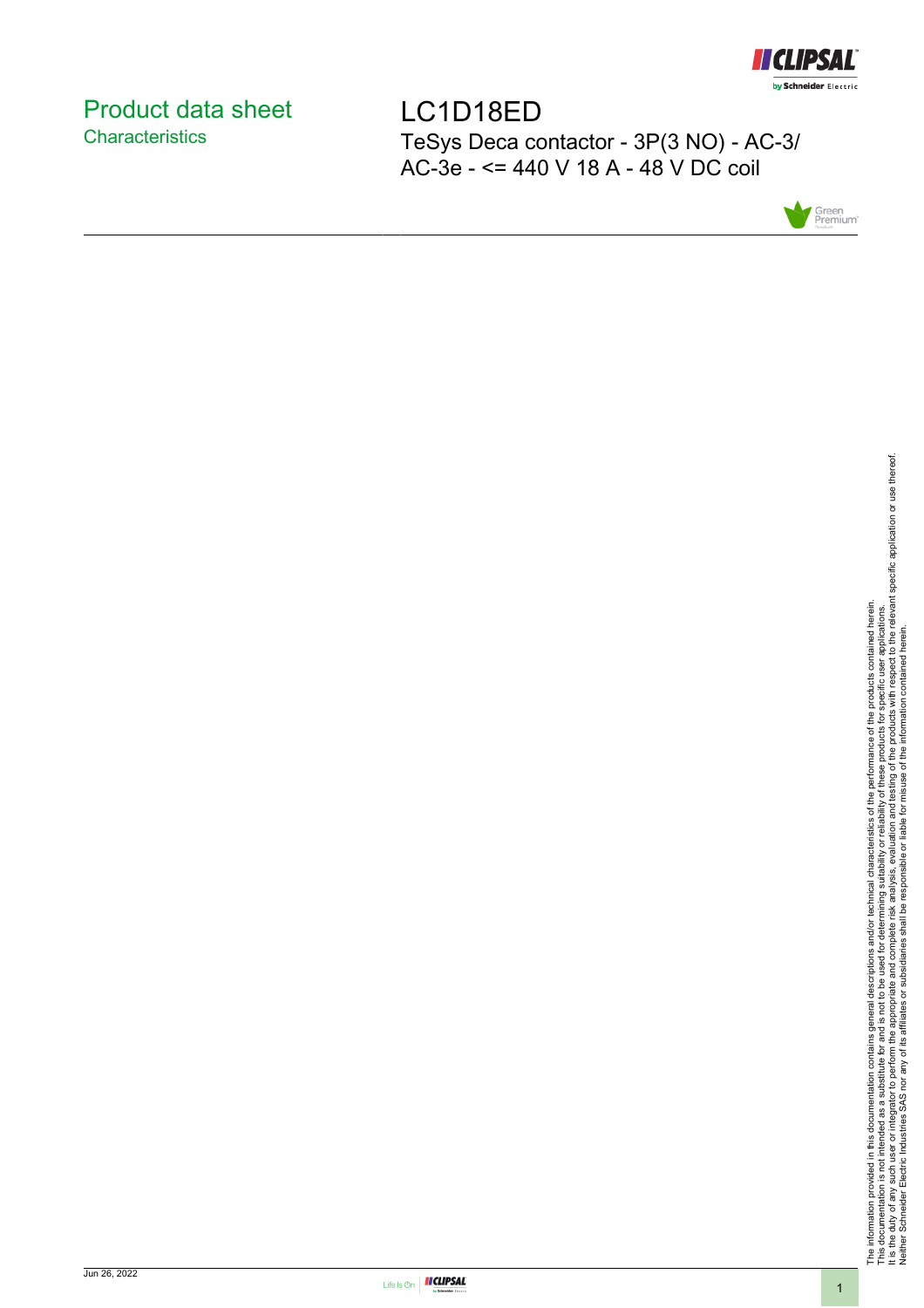

| Main                                           |                                                                                                                                                                                                                                                                                                                                                                                                                                               |
|------------------------------------------------|-----------------------------------------------------------------------------------------------------------------------------------------------------------------------------------------------------------------------------------------------------------------------------------------------------------------------------------------------------------------------------------------------------------------------------------------------|
| Range                                          | TeSys<br><b>TeSys Deca</b>                                                                                                                                                                                                                                                                                                                                                                                                                    |
| Product name                                   | TeSys D<br>TeSys Deca                                                                                                                                                                                                                                                                                                                                                                                                                         |
| Product or component<br>type                   | Contactor                                                                                                                                                                                                                                                                                                                                                                                                                                     |
| Device short name                              | LC <sub>1</sub> D                                                                                                                                                                                                                                                                                                                                                                                                                             |
| Contactor application                          | Motor control<br>Resistive load                                                                                                                                                                                                                                                                                                                                                                                                               |
| Utilisation category                           | $AC-3$<br>$AC-1$<br>$AC-4$<br>AC-3e                                                                                                                                                                                                                                                                                                                                                                                                           |
| Poles description                              | 3P                                                                                                                                                                                                                                                                                                                                                                                                                                            |
| Power pole contact<br>composition              | 3 NO                                                                                                                                                                                                                                                                                                                                                                                                                                          |
| [Ue] rated operational<br>voltage              | Power circuit: <= 690 V AC 25400 Hz<br>Power circuit: $\leq$ 300 V DC                                                                                                                                                                                                                                                                                                                                                                         |
| [le] rated operational<br>current              | 18 A (at <60 °C) at <= 440 V AC AC-3 for power<br>circuit<br>32 A (at <60 °C) at <= 440 V AC AC-1 for power<br>circuit<br>18 A (at <60 °C) at <= 440 V AC AC-3e for power<br>circuit                                                                                                                                                                                                                                                          |
| Motor power kW                                 | 4 KW at 220230 V AC 50/60 Hz (AC-3)<br>7.5 KW at 380400 V AC 50/60 Hz (AC-3)<br>9 KW at 415440 V AC 50/60 Hz (AC-3)<br>10 KW at 500 V AC 50/60 Hz (AC-3)<br>10 KW at 660690 V AC 50/60 Hz (AC-3)<br>4 KW at 400 V AC 50/60 Hz (AC-4)<br>4 KW at 220230 V AC 50/60 Hz (AC-3e)<br>7.5 KW at 380400 V AC 50/60 Hz (AC-3e)<br>9 KW at 415440 V AC 50/60 Hz (AC-3e)<br>10 KW at 500 V AC 50/60 Hz (AC-3e)<br>10 kW at 660690 V AC 50/60 Hz (AC-3e) |
| Motor power HP (UL /<br>CSA)                   | 1 Hp at 115 V AC 50/60 Hz for 1 phase motors<br>3 Hp at 230/240 V AC 50/60 Hz for 1 phase motors<br>5 Hp at 200/208 V AC 50/60 Hz for 3 phases motors<br>5 Hp at 230/240 V AC 50/60 Hz for 3 phases motors<br>10 Hp at 460/480 V AC 50/60 Hz for 3 phases<br>motors<br>15 hp at 575/600 V AC 50/60 Hz for 3 phases motors                                                                                                                     |
| Control circuit type                           | DC standard                                                                                                                                                                                                                                                                                                                                                                                                                                   |
| [Uc] control circuit<br>voltage                | 48 V DC                                                                                                                                                                                                                                                                                                                                                                                                                                       |
| Auxiliary contact<br>composition               | 1 NO + 1 NC                                                                                                                                                                                                                                                                                                                                                                                                                                   |
| [Uimp] rated impulse<br>withstand voltage      | 6 kV conforming to IEC 60947                                                                                                                                                                                                                                                                                                                                                                                                                  |
| Overvoltage category                           | Ш                                                                                                                                                                                                                                                                                                                                                                                                                                             |
| [Ith] conventional free<br>air thermal current | 10 A (at 60 °C) for signalling circuit<br>32 A (at 60 °C) for power circuit                                                                                                                                                                                                                                                                                                                                                                   |
| Irms rated making<br>capacity                  | 140 A AC for signalling circuit conforming to IEC<br>60947-5-1<br>250 A DC for signalling circuit conforming to IEC<br>60947-5-1<br>300 A at 440 V for power circuit conforming to IEC<br>60947                                                                                                                                                                                                                                               |
| Rated breaking capacity                        | 300 A at 440 V for power circuit conforming to IEC<br>60947                                                                                                                                                                                                                                                                                                                                                                                   |
| [Icw] rated short-time<br>withstand current    | 145 A 40 °C - 10 s for power circuit<br>240 A 40 °C - 1 s for power circuit<br>40 A 40 °C - 10 min for power circuit<br>84 A 40 °C - 1 min for power circuit<br>100 A - 1 s for signalling circuit<br>120 A - 500 ms for signalling circuit<br>140 A - 100 ms for signalling circuit                                                                                                                                                          |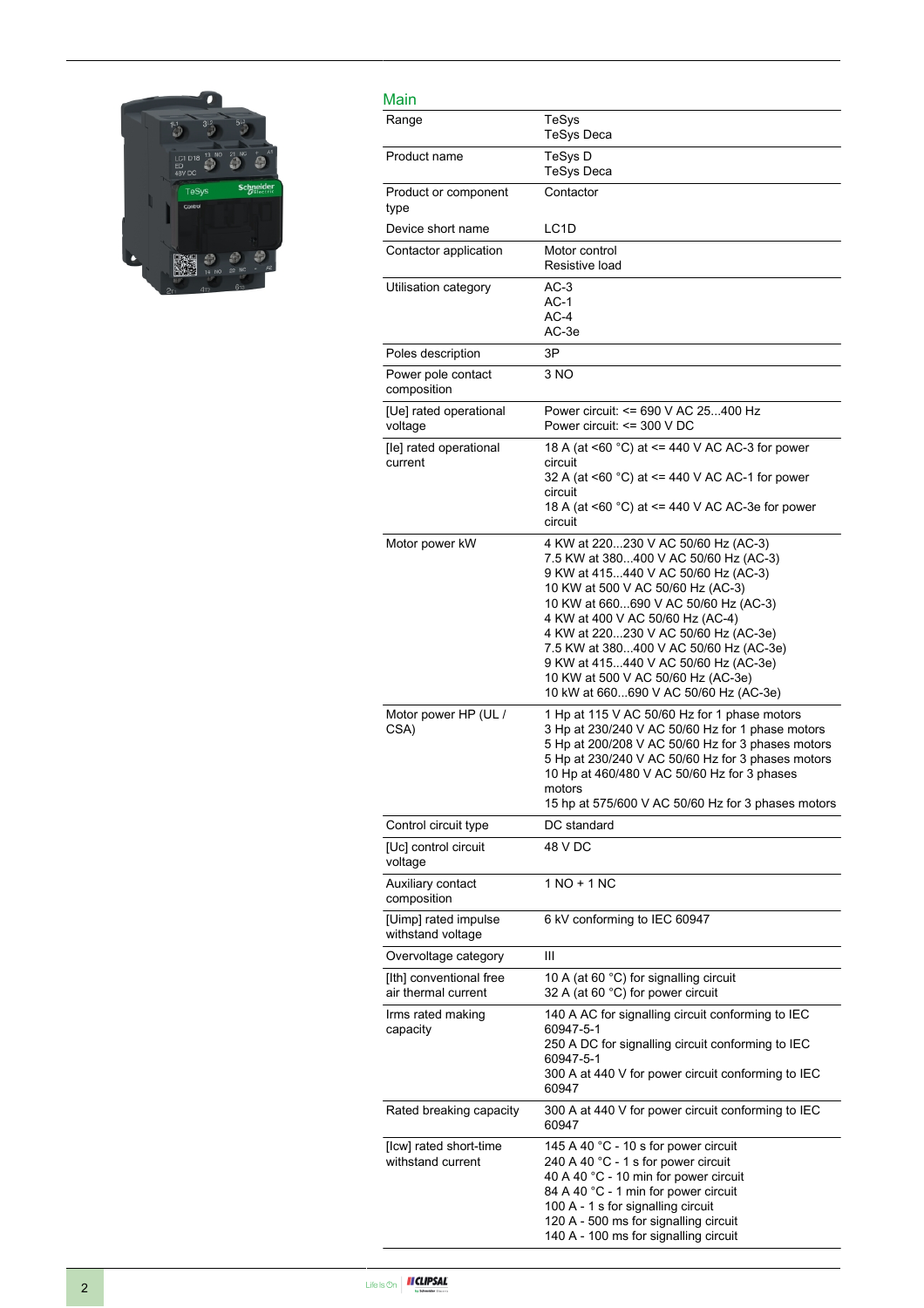| Associated fuse rating           | 10 A gG for signalling circuit conforming to IEC<br>60947-5-1<br>50 A gG at <= 690 V coordination type 1 for power<br>circuit<br>35 A gG at <= 690 V coordination type 2 for power<br>circuit                                                                                                                                                                                                                                                                                                                                                                                                                                                                                                                                                                                                                                                                                                                                                                                                                                                                                                                                                                                                                                                       |  |
|----------------------------------|-----------------------------------------------------------------------------------------------------------------------------------------------------------------------------------------------------------------------------------------------------------------------------------------------------------------------------------------------------------------------------------------------------------------------------------------------------------------------------------------------------------------------------------------------------------------------------------------------------------------------------------------------------------------------------------------------------------------------------------------------------------------------------------------------------------------------------------------------------------------------------------------------------------------------------------------------------------------------------------------------------------------------------------------------------------------------------------------------------------------------------------------------------------------------------------------------------------------------------------------------------|--|
| Average impedance                | 2.5 mOhm - Ith 32 A 50 Hz for power circuit                                                                                                                                                                                                                                                                                                                                                                                                                                                                                                                                                                                                                                                                                                                                                                                                                                                                                                                                                                                                                                                                                                                                                                                                         |  |
| [Ui] rated insulation<br>voltage | Power circuit: 690 V conforming to IEC 60947-4-1<br>Power circuit: 600 V CSA certified<br>Power circuit: 600 V UL certified<br>Signalling circuit: 690 V conforming to IEC 60947-1<br>Signalling circuit: 600 V CSA certified<br>Signalling circuit: 600 V UL certified                                                                                                                                                                                                                                                                                                                                                                                                                                                                                                                                                                                                                                                                                                                                                                                                                                                                                                                                                                             |  |
| Electrical durability            | 1.65 Mcycles 18 A AC-3 at Ue <= 440 V<br>1 Mcycles 32 A AC-1 at Ue <= 440 V<br>1.65 Mcycles 18 A AC-3e at Ue <= 440 V                                                                                                                                                                                                                                                                                                                                                                                                                                                                                                                                                                                                                                                                                                                                                                                                                                                                                                                                                                                                                                                                                                                               |  |
| Power dissipation per<br>pole    | 2.5 W AC-1<br>0.8 W AC-3<br>0.8 W AC-3e                                                                                                                                                                                                                                                                                                                                                                                                                                                                                                                                                                                                                                                                                                                                                                                                                                                                                                                                                                                                                                                                                                                                                                                                             |  |
| Front cover                      | With                                                                                                                                                                                                                                                                                                                                                                                                                                                                                                                                                                                                                                                                                                                                                                                                                                                                                                                                                                                                                                                                                                                                                                                                                                                |  |
| Mounting support                 | Plate<br>Rail                                                                                                                                                                                                                                                                                                                                                                                                                                                                                                                                                                                                                                                                                                                                                                                                                                                                                                                                                                                                                                                                                                                                                                                                                                       |  |
| Standards                        | CSA C22.2 No 14<br>EN 60947-4-1<br>EN 60947-5-1<br>IEC 60947-4-1<br>IEC 60947-5-1<br><b>UL 508</b><br>IEC 60335-1                                                                                                                                                                                                                                                                                                                                                                                                                                                                                                                                                                                                                                                                                                                                                                                                                                                                                                                                                                                                                                                                                                                                   |  |
| <b>Product certifications</b>    | UL<br><b>DNV</b><br><b>RINA</b><br>CCC<br>GL<br>GOST<br>CSA<br>LROS (Lloyds register of shipping)<br>BV<br><b>UKCA</b>                                                                                                                                                                                                                                                                                                                                                                                                                                                                                                                                                                                                                                                                                                                                                                                                                                                                                                                                                                                                                                                                                                                              |  |
| Connections - terminals          | Control circuit: screw clamp terminals 1 cable(s) 1<br>4 mm <sup>2</sup> flexible without cable end<br>Control circuit: screw clamp terminals 2 cable(s) 1<br>4 mm <sup>2</sup> flexible without cable end<br>Control circuit: screw clamp terminals 1 cable(s) 1<br>4 mm <sup>2</sup> flexible with cable end<br>Control circuit: screw clamp terminals 2 cable(s) 1<br>2.5 mm <sup>2</sup> flexible with cable end<br>Control circuit: screw clamp terminals 1 cable(s) 1<br>4 mm <sup>2</sup> solid without cable end<br>Control circuit: screw clamp terminals 2 cable(s) 1<br>4 mm <sup>2</sup> solid without cable end<br>Power circuit: screw clamp terminals 1 cable(s)<br>1.56 mm <sup>2</sup> flexible without cable end<br>Power circuit: screw clamp terminals 2 cable(s)<br>1.56 mm <sup>2</sup> flexible without cable end<br>Power circuit: screw clamp terminals 1 cable(s) 1<br>6 mm <sup>2</sup> flexible with cable end<br>Power circuit: screw clamp terminals 2 cable(s) 1<br>4 mm <sup>2</sup> flexible with cable end<br>Power circuit: screw clamp terminals 1 cable(s)<br>1.56 mm <sup>2</sup> solid without cable end<br>Power circuit: screw clamp terminals 2 cable(s) 1.5<br>6 mm <sup>2</sup> solid without cable end |  |
| <b>Tightening torque</b>         | Power circuit: 1.7 N.m - on screw clamp terminals -<br>with screwdriver flat $\varnothing$ 6 mm<br>Power circuit: 1.7 N.m - on screw clamp terminals -<br>with screwdriver Philips No 2<br>Control circuit: 1.7 N.m - on screw clamp terminals -<br>with screwdriver flat $\varnothing$ 6 mm<br>Control circuit: 1.7 N.m - on screw clamp terminals -<br>with screwdriver Philips No 2<br>Control circuit: 1.7 N.m - on screw clamp terminals -<br>with screwdriver pozidriv No 2<br>Power circuit: 2.5 N.m - on screw clamp terminals -<br>with screwdriver pozidriv No 2                                                                                                                                                                                                                                                                                                                                                                                                                                                                                                                                                                                                                                                                          |  |

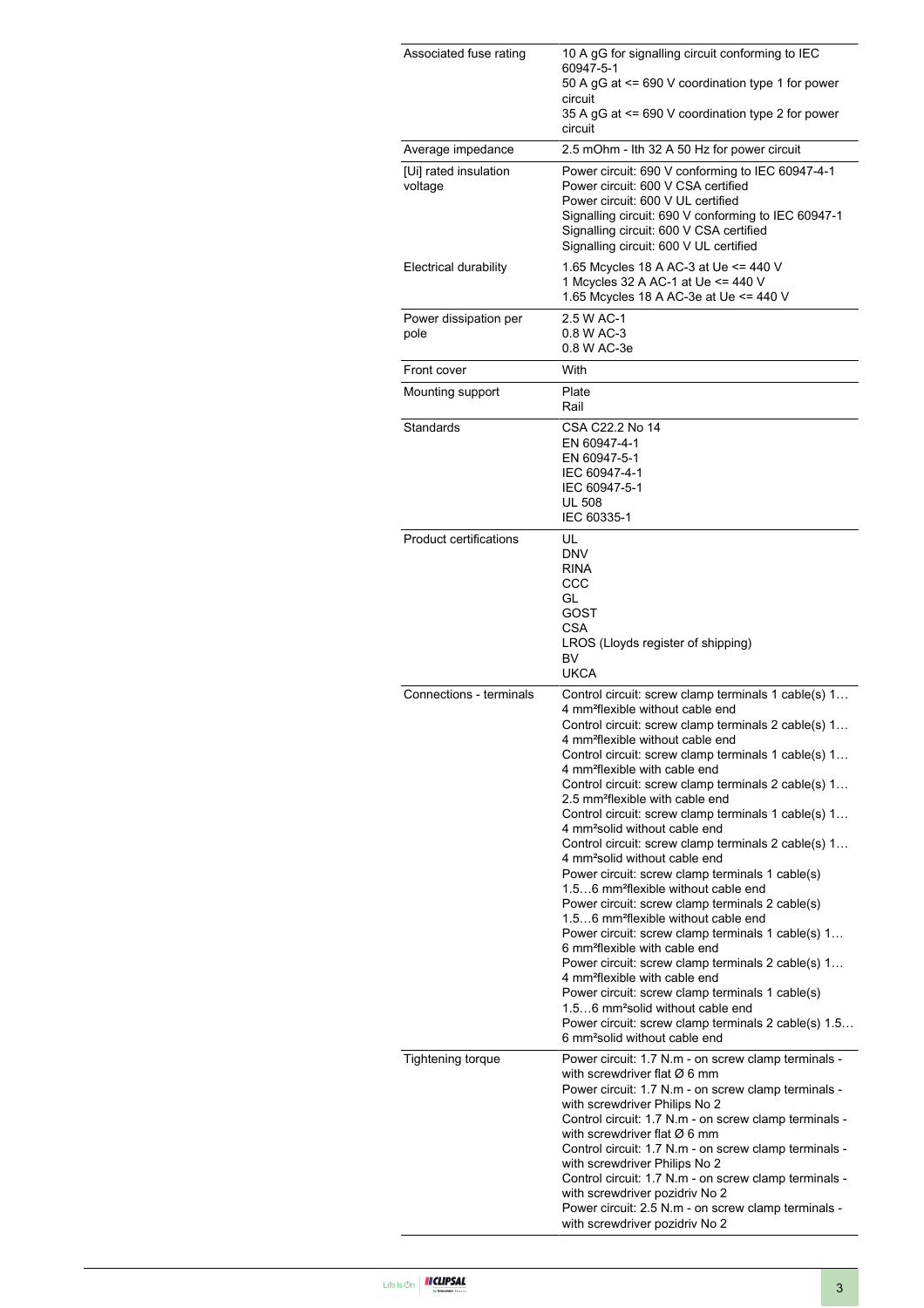| Operating time           | 53.5572.45 ms closing<br>1624 ms opening                                                                                                                                   |
|--------------------------|----------------------------------------------------------------------------------------------------------------------------------------------------------------------------|
| Safety reliability level | B10d = 1369863 cycles contactor with nominal load<br>conforming to EN/ISO 13849-1<br>B10d = 20000000 cycles contactor with mechanical<br>load conforming to EN/ISO 13849-1 |
| Mechanical durability    | 30 Mcycles                                                                                                                                                                 |
| Maximum operating rate   | 3600 cyc/h 60 °C                                                                                                                                                           |

### **Complementary**

| Coil technology                | With integral suppression device                                                                                         |  |
|--------------------------------|--------------------------------------------------------------------------------------------------------------------------|--|
| Control circuit voltage limits | 0.10.25 Uc (-4070 °C): drop-out DC<br>0.71.25 Uc (-4060 °C): operational DC<br>11.25 Uc (6070 °C): operational DC        |  |
| Time constant                  | 28 ms                                                                                                                    |  |
| Inrush power in W              | 5.4 W (at 20 °C)                                                                                                         |  |
| Hold-in power consumption in W | 5.4 W at 20 °C                                                                                                           |  |
| Auxiliary contacts type        | Type mechanically linked 1 NO + 1 NC conforming to IEC 60947-5-1<br>Type mirror contact 1 NC conforming to IEC 60947-4-1 |  |
| Signalling circuit frequency   | 25400 Hz                                                                                                                 |  |
| Minimum switching current      | 5 mA for signalling circuit                                                                                              |  |
| Minimum switching voltage      | 17 V for signalling circuit                                                                                              |  |
| Non-overlap time               | 1.5 Ms on de-energisation between NC and NO contact<br>1.5 ms on energisation between NC and NO contact                  |  |
| Insulation resistance          | > 10 MOhm for signalling circuit                                                                                         |  |

#### Environment

| IP degree of protection               | IP20 front face conforming to IEC 60529                                                                                                                                      |  |
|---------------------------------------|------------------------------------------------------------------------------------------------------------------------------------------------------------------------------|--|
| Climatic withstand                    | Conforming to IACS E10<br>Conforming to IEC 60947-1 Annex Q category D                                                                                                       |  |
| Protective treatment                  | TH conforming to IEC 60068-2-30                                                                                                                                              |  |
| Pollution degree                      | 3                                                                                                                                                                            |  |
| Ambient air temperature for operation | $-4060 °C$<br>6070 °C with derating                                                                                                                                          |  |
| Ambient air temperature for storage   | $-6080 °C$                                                                                                                                                                   |  |
| Operating altitude                    | $03000$ m                                                                                                                                                                    |  |
| Fire resistance                       | 850 °C conforming to IEC 60695-2-1                                                                                                                                           |  |
| Mechanical robustness                 | Vibrations contactor open: 2 Gn, 5300 Hz<br>Vibrations contactor closed: 4 Gn, 5300 Hz<br>Shocks contactor open: 10 Gn for 11 ms<br>Shocks contactor closed: 15 Gn for 11 ms |  |
| Height                                | 77 mm                                                                                                                                                                        |  |
| Width                                 | 45 mm                                                                                                                                                                        |  |
| Depth                                 | 95 mm                                                                                                                                                                        |  |
| Net weight                            | $0.49$ kg                                                                                                                                                                    |  |

#### Packing Units

| Unit Type of Package 1       | <b>PCE</b>      |  |
|------------------------------|-----------------|--|
| Number of Units in Package 1 |                 |  |
| Package 1 Weight             | 526.9 g         |  |
| Package 1 Height             | 5 cm            |  |
| Package 1 width              | 9 cm            |  |
| Package 1 Length             | $11 \text{ cm}$ |  |
| Unit Type of Package 2       | S <sub>02</sub> |  |
| Number of Units in Package 2 | 15              |  |
| Package 2 Weight             | 8.164 kg        |  |
| Package 2 Height             | $15 \text{ cm}$ |  |
| Package 2 width              | 30 cm           |  |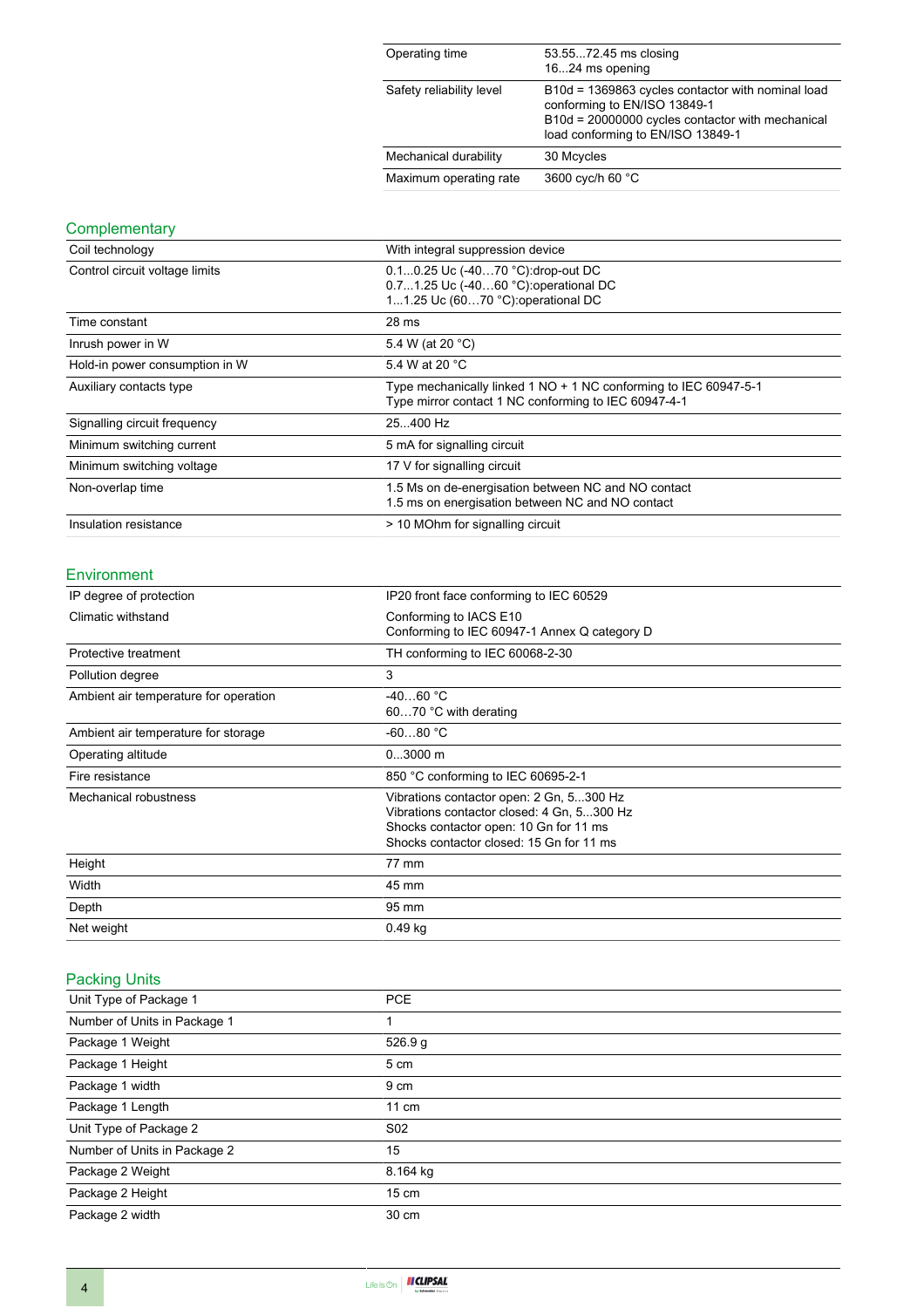| Package 2 Length | 40 cm |
|------------------|-------|
| Package 3 Height | 15 cm |

#### Offer Sustainability

| Green Premium product           |  |
|---------------------------------|--|
| <b>REACh Declaration</b>        |  |
| Compliant EPEU RoHS Declaration |  |
| Yes                             |  |
| d Yes                           |  |
| China RoHS Declaration          |  |
| Product Environmental Profile   |  |
| End Of Life Information         |  |
| Yes                             |  |
|                                 |  |

#### Contractual warranty

Warranty 18 months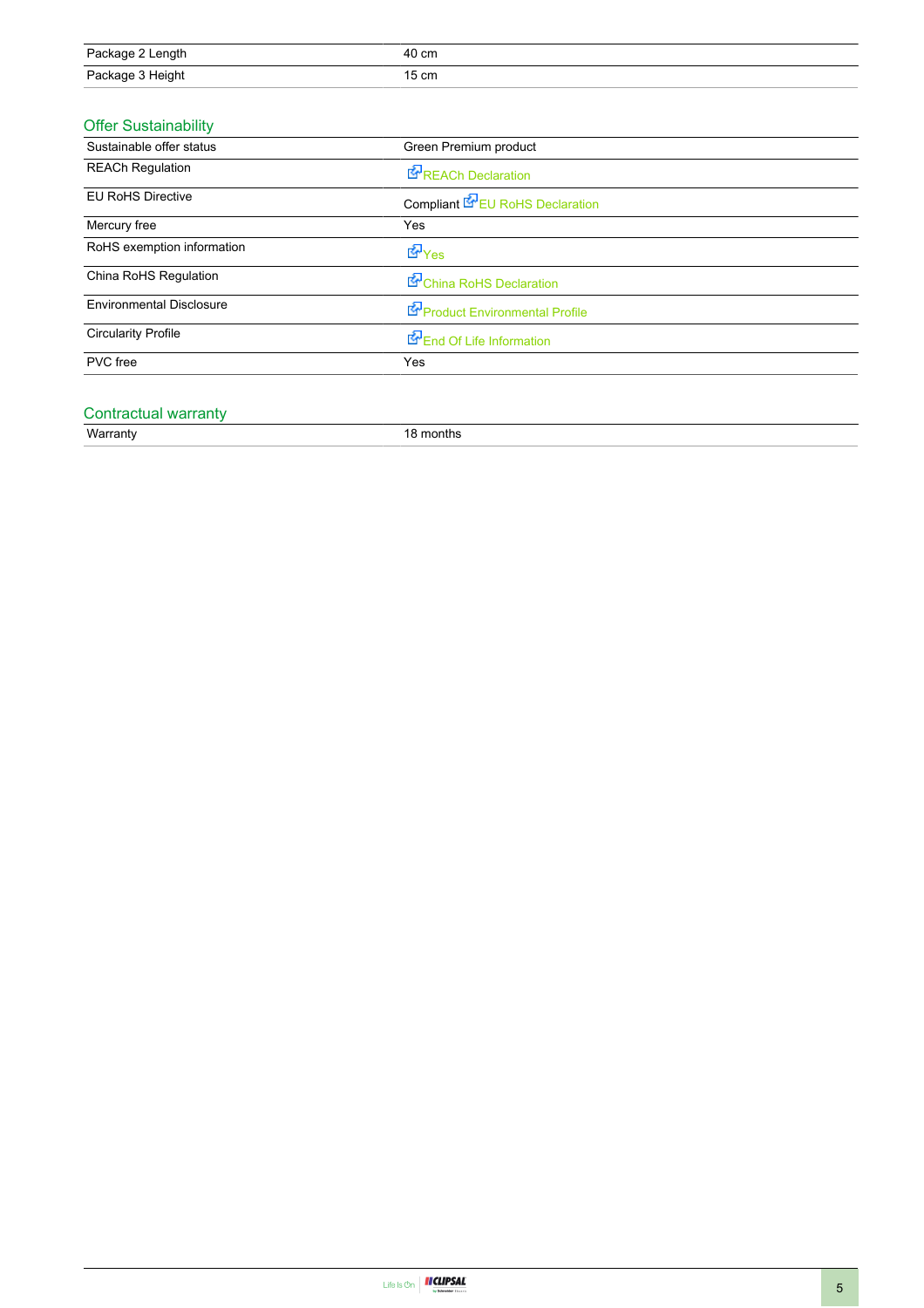Product data sheet Dimensions Drawings

# LC1D18ED

#### Dimensions



#### (1) Minimum electrical clearance

| LC <sub>1</sub>                                |                                   | D09D18 | D093D123 | D099D129 |
|------------------------------------------------|-----------------------------------|--------|----------|----------|
| b                                              |                                   | 77     | 99       | 80       |
| c                                              | without cover or add-on blocks    | 93     | 93       | 93       |
| with<br>cover,<br>without<br>add-on<br>blocks  | 95                                | 95     | 95       |          |
| c1                                             | with LAD N or C (2 or 4 contacts) | 126    | 126      | 126      |
| c2                                             | with LA6 DK10                     | 138    | 138      | 138      |
| c3                                             | with LAD T, R, S                  | 146    | 146      | 146      |
| with LAD<br>T, R,<br>S and<br>sealing<br>cover | 150                               | 150    | 150      |          |